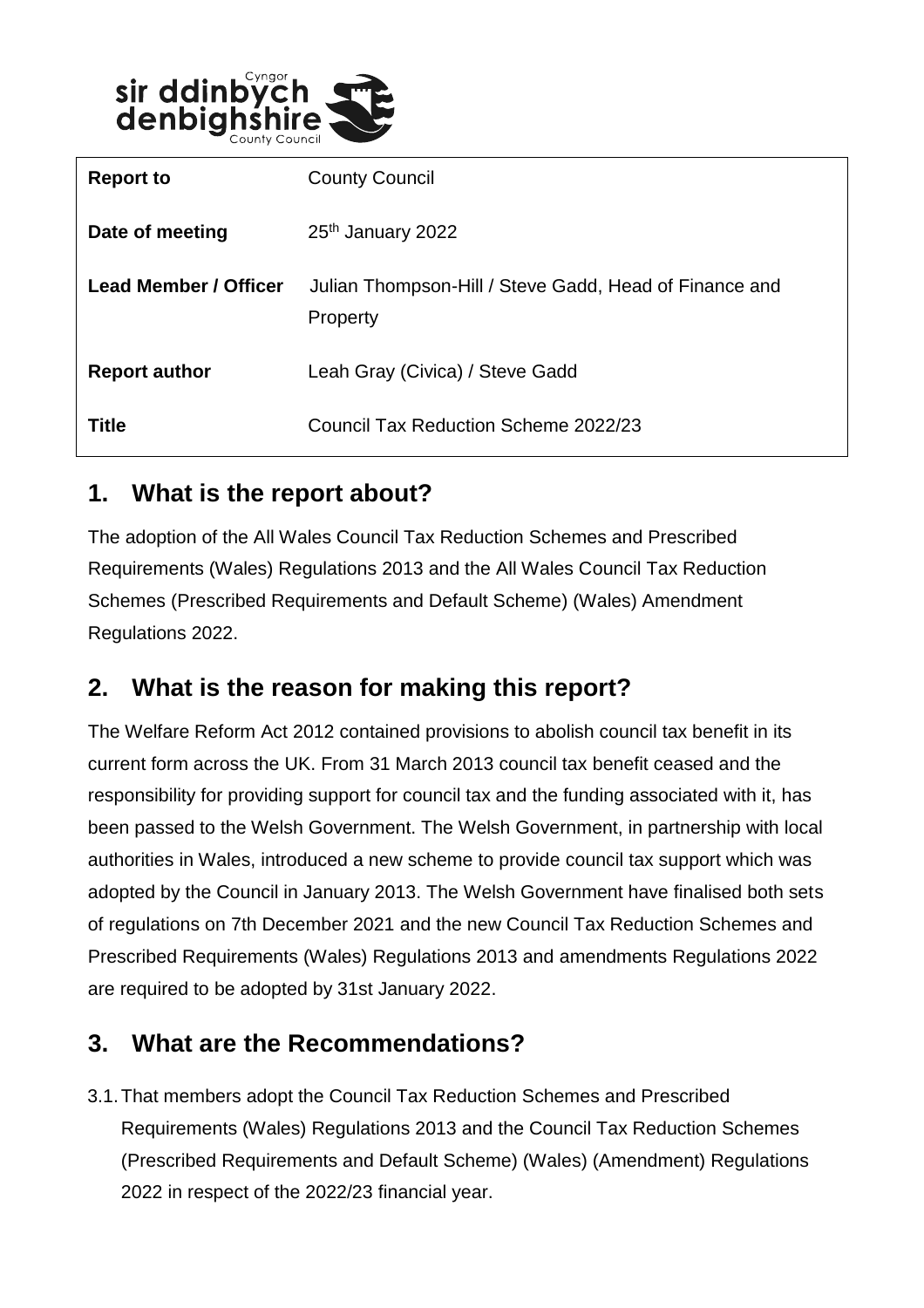3.2.That members approve the discretionary elements of the scheme, shown in section 4.4, for 2022/23 financial year.

## **4. Report details**

### **4.1.The Proposed Scheme 2022/23**

In considering the development of a new scheme for 2022/23 the Welsh Government agreed that the amended scheme should observe the following parameters:

- To continue with a single nationally defined scheme to providing a consistent level of support to claimants across Wales. The maximum level of support is set at 100%.
- To continue providing a small number of discretionary elements, similar to those available under the current scheme, allowing local authorities to respond to their differing local circumstances (provided that the costs of any local variation are locally funded).
- To continue to be based on a reform of the previous Council Tax Benefit system, until 2023-24 so that operational risks are managed and that support can continue to be provided.

### **4.2 Uprating for 2022/23**

The amended 2013 CTRS Regulations uprate financial figures used to calculate entitlement to a reduction in line with Welsh Government policy. A number of other figures are included in the uprating for 2022/23. These include:

- Personal allowances in relation to working age, and carer and disabled premiums The financial figures in respect of these allowances have been amended and have increased in line with the cost-of-living rises. The convention is to uprate in line with the Consumer Price Index figure for September from the previous year (2021), which is 3.1%.
- Personal allowances in relation to pensioners The financial figures in respect of pensioner rates have been amended and are aligned with Housing Benefit. These have been calculated with assistance from the Department of Work and Pensions and have been uprated by different mechanisms. For example, the Pension Credit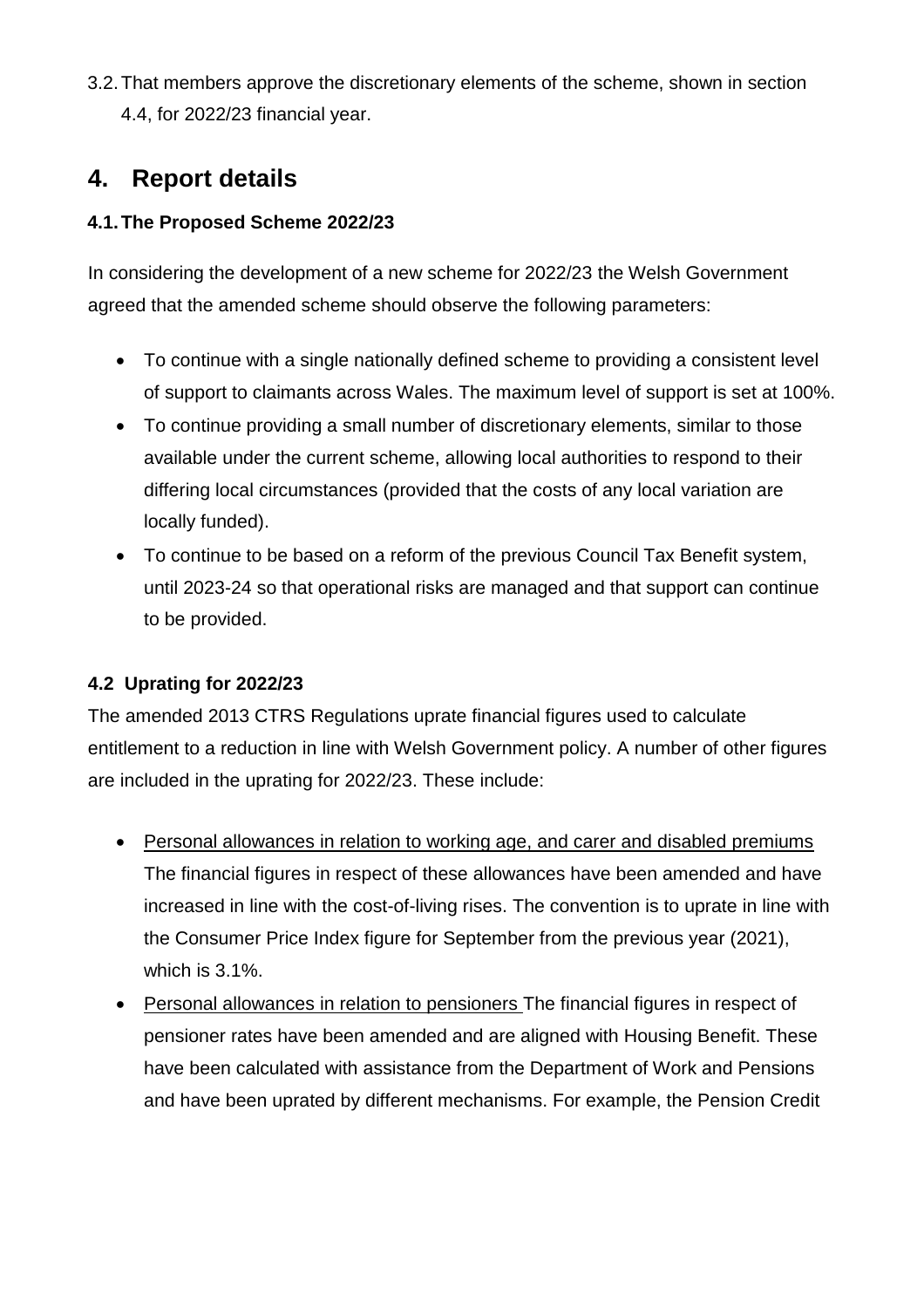Standard Minimum Guarantee is uprated by earnings, whereas the Additional Pension and increments are uprated by prices.

• Non-dependant deductions The financial figures for the income bands and deductions made in relation to non-dependants have been uprated. If amendments are not made, the deductions from CTRS awards would not be appropriate as the income thresholds would no longer reflect average earnings and the deduction would no longer reflect the overall cost of council tax.

#### **4.3 Additional Amendments**

#### Afghan Nationals and UK Nationals from Afghanistan

This amendment is designed to support Afghan nationals and UK nationals from Afghanistan as a consequence of the recent changes to the Afghan Government.

The proposed amendments to the 2013 CTRS Regulations make provision to exempt this group from those counted as persons not being in Great Britain. The effect of these amendments is that this group will be eligible to be included in a local authority's CTRS and will be eligible for a discount if they meet the other requirements of the CTRS.

#### Redress scheme for survivors of historical child abuse in care in Scotland.

The Redress for Survivors (Historical Child Abuse in Care) (Scotland) Act 2021 received Royal Assent on 23 April 2021. The Act sets up a scheme to make financial payments ('redress payments') to survivors of historical child abuse in care in Scotland. To ensure that no applicant living in Wales is negatively affected because they have received a redress payment, a consequential amendment is made to disregard any redress payment received from the calculation of an applicant's capital under the scheme. A similar amendment is also made to disregard any ex gratia payment made by the Scottish Ministers from the Advance Payment Scheme set up by the Scottish Ministers in respect of cases of historical child abuse in care.

#### Pensioners reaching state pension age: personal allowance

The 2013 CTRS Regulations currently provide for higher or lower personal allowance rates for pensioners depending on whether they are over or under 65 respectively. There are no longer pensioners (within the meaning of the Regulations) who are under the age of 65. An amendment is therefore made to remove the redundant references. The effect of the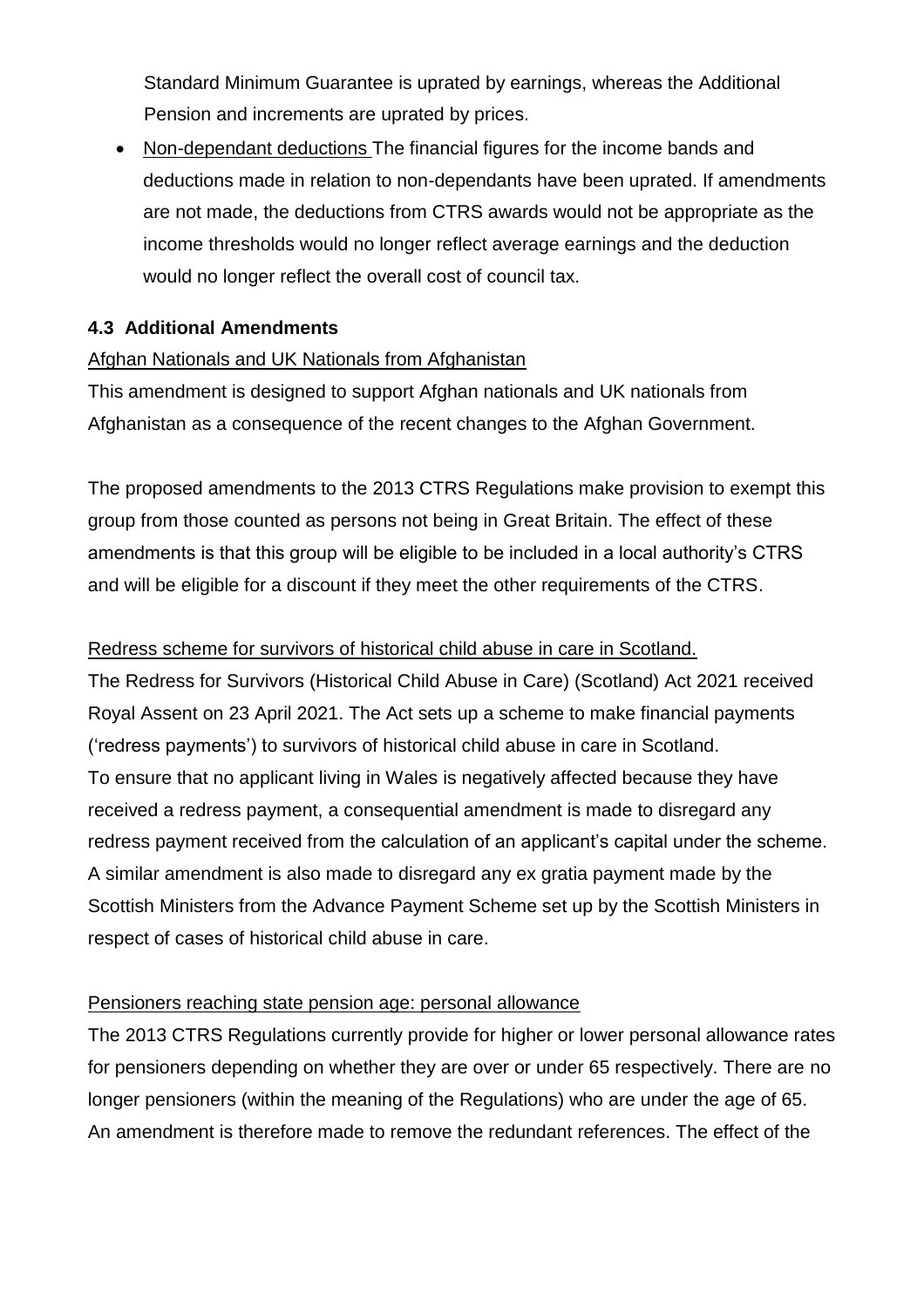amendment is that pensioners in Wales are entitled to the higher rate of personal allowance.

### **4.4 Discretionary Elements for Council Decision**

Council are recommended to adopt the following three discretionary elements of the scheme:

- not to increase the standard extended payment period of 4 weeks Council Tax Reduction to applicants, after they return to work when they have been in receipt of a relevant qualifying benefit.
- disregard 100% of the War Disablement pensions and War Widows Pensions when calculating income
- not to increase the CTR maximum backdate period beyond the standard 3 months

### **5. How does the decision contribute to the Corporate Priorities?**

Adopting this scheme will help vulnerable people, ensuring they are able to live as independently as possible, reduce homelessness and child poverty. If the uprating figures were not adopted, the eligibility criteria would be out of date, with earning thresholds no longer reflecting the overall cost of council tax. Applicants would be disadvantaged by reducing or stopping their entitlement to support. It could also cause confusion for applicants and increase the administrative burden for the Local Authority and local support providers.

# **6. What will it cost and how will it affect other services?**

£8.536m has been identified in the settlement for Denbighshire for Council Tax Support from the Welsh Government £8.920m last year). However current expenditure is £10.663m and if the Net Council Tax increased by 2.95% (i.e the councils proposed increase) the forecast expenditure for 2022/23 is circa £10.978m. This gives a shortfall of around £2.442m for 2022/23 for which budgetary provision has been made since 2013 and further £350k additional provision has been proposed as part of the budget proposals for 2022/23.